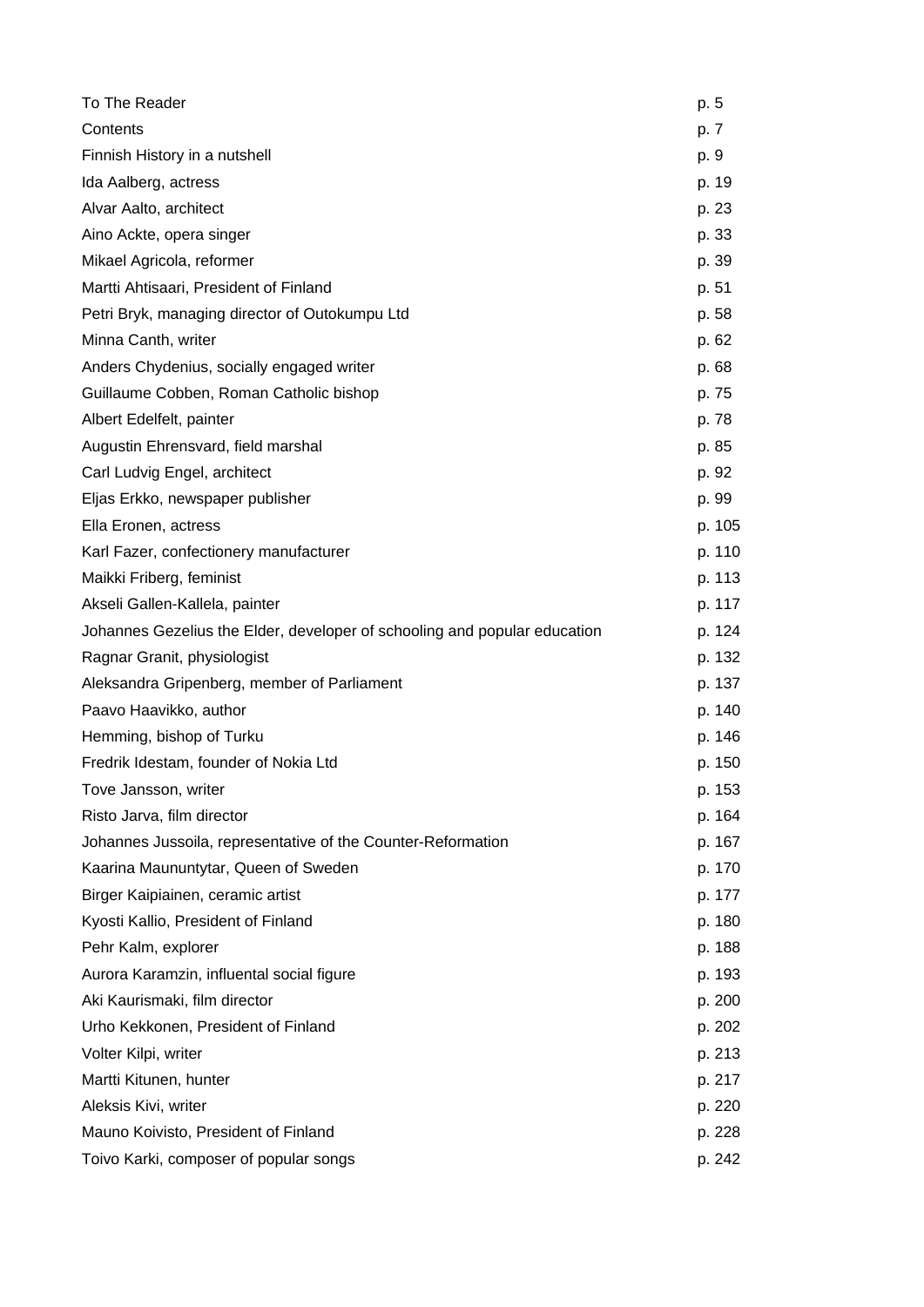| Larin Paraske, traditional singer                                  | p. 248 |
|--------------------------------------------------------------------|--------|
| Eino Leino, writer                                                 | p. 252 |
| Juha Leiviska, architect                                           | p. 259 |
| Jaakko Klementinpoika Leppanen, church builder                     | p. 262 |
| Vaino Linna, writer                                                | p. 264 |
| Fanni Luukkonen, leader of the Lotta Svard organisation            | p. 273 |
| Wivi Lonn, architect                                               | p. 278 |
| Elias Lonnrot, creator of the Kalevala                             | p. 282 |
| Gustaf Mannerheim, President of Finland                            | p. 292 |
| Veijo Meri, writer                                                 | p. 306 |
| Eva Merthen, "Duchess of Finland"                                  | p. 313 |
| Kaarina Multiala, merchant                                         | p. 316 |
| Harri Nevanlinna, director of the FRC Blood Transfusion Service    | p. 318 |
| Rolf Nevanlinna, mathematician                                     | p. 320 |
| Adolf Erik Nordenskiold, explorer                                  | p. 327 |
| Paavo Nurmi, runner                                                | p. 336 |
| Johan Mattsinpoika Nylander, merchant                              | p. 348 |
| William Nylander, professor of Botany                              | p. 352 |
| Juho Kusti Paasikivi, President of Finland                         | p. 356 |
| Paavali, archbishop                                                | p. 366 |
| Henrik Gabriel Porthan, historian                                  | p. 371 |
| Marketta Punasuomalainen, witch                                    | p. 379 |
| Armi Ratia, founder of Marimekko Ltd                               | p. 382 |
| Lauri Kristian Relander, President of Finland                      | p. 388 |
| Johan Ludvig Runeberg, national poet                               | p. 395 |
| Risto Ryti, President of Finland                                   | p. 403 |
| Eliel Saarinen, architect                                          | p. 414 |
| Anna Margareta Salmelin, precentor's wife                          | p. 421 |
| Helene Schjerfbeck, painter                                        | p. 424 |
| Sergei and Herman of Valaam, founders of Valaam (Valamo) Monastery | p. 429 |
| Emil Nestor Setala, professor of Finnish Language                  | p. 432 |
| Jean Sibelius, composer                                            | p. 439 |
| Ensio Siilasvuo, general                                           | p. 449 |
| Frans Emil Sillanpaa, writer                                       | p. 451 |
| Martti Simojoki, archbishop                                        | p. 461 |
| Helvi Sipila, UN assistant secretary-general                       | p. 467 |
| Johan Vilhelm Snellman, senator                                    | p. 470 |
| Georg Magnus Sprengtporten, general                                | p. 484 |
| Georg Franz Stockmann, founder of leading department store         | p. 491 |
| Kaarlo Juho Stahlberg, President of Finland                        | p. 493 |
| Torsten Stalhandske, commander of the Finnish cavalry              | p. 502 |